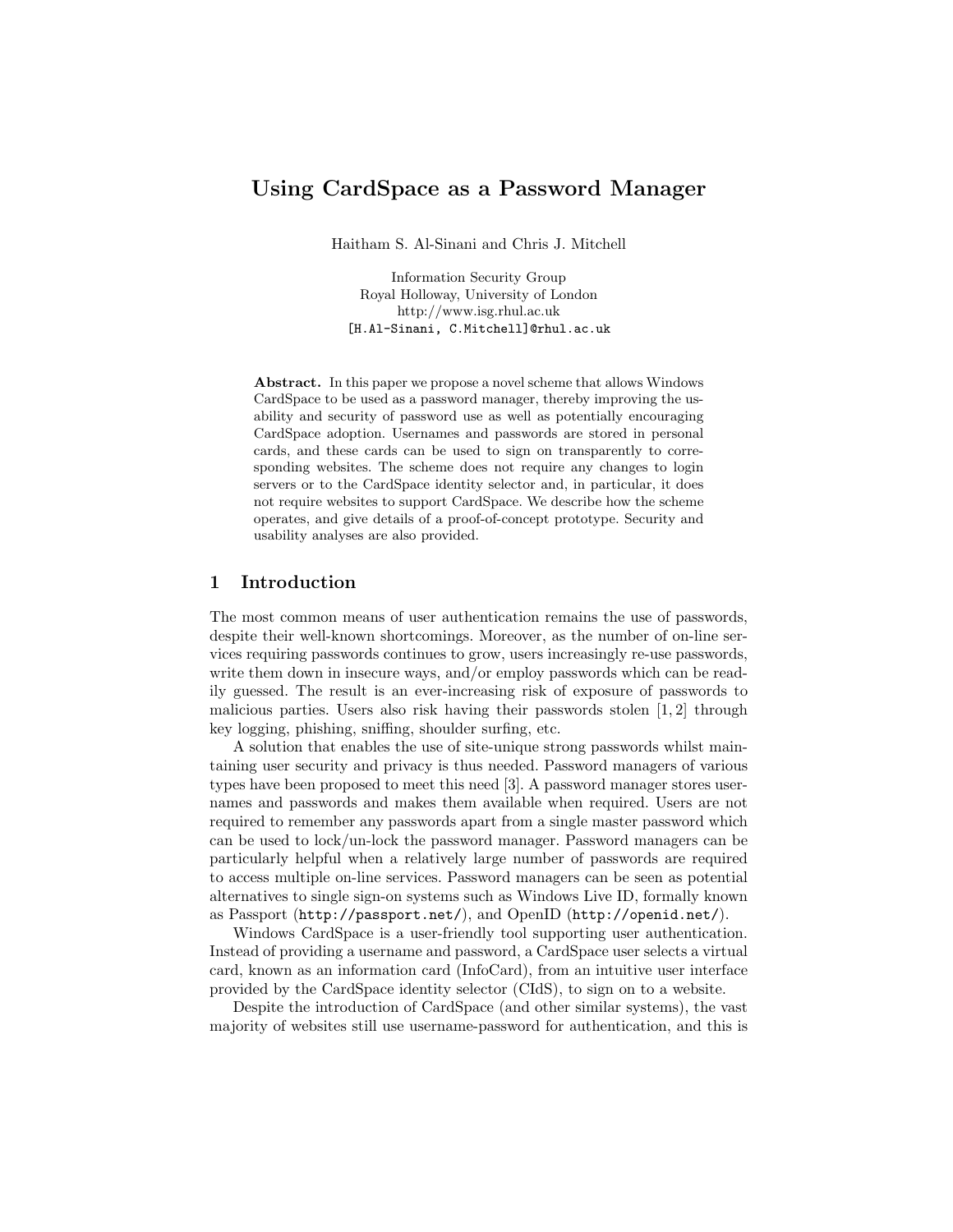likely to continue for at least the next few years [2]. One major problem with CardSpace, and with other similar systems providing more secure means of user authentication, is that the transition from username-password to full-blown identity management is extremely difficult to achieve. Service providers (SPs) will not wish to do the work necessary to support CardSpace if very few users employ it; equally, users are hardly likely to use CardSpace if it is only supported by a small minority of websites. The scheme we describe is designed to help overcome this barrier to change by allowing an evolutionary deployment of CardSpace, initially as a password manager and subsequently, once users are familiar with its interface, as a more sophisticated means of user authentication.

In this paper we propose a simple scheme that uses the CIdS as a password manager. The goal is to develop a simple and intuitive approach to password management, transparent to both the CIdS and SPs. The technique we describe works with existing servers without any modifications, and, in particular, SPs are not required to support CardSpace.

The remainder of the paper is organised as follows. Section 2 presents an overview of CardSpace, and Sect. 3 describes the proposed scheme. We describe a prototype implementation in Sect. 4, and, in Sect. 5, we provide security and usability analyses. Sect. 6 reviews related work and Sect. 7 concludes the paper.

## 2 CardSpace

This section gives a brief introduction to CardSpace, including a description of the use of CardSpace personal cards.

#### 2.1 Introduction

Microsoft CardSpace is an identity management system that provides a secure and consistent way for users to control and manage personal data, to review personal data before sending it to a website, and to verify the identity of visited websites. It also enables websites to obtain personal information from users, e.g. to support user authentication and authorisation.

The CIdS enables users to manage digital identities issued by a variety of identity providers (IdPs), and use them to access on-line services. Digital identities are visually represented to users as InfoCards, and are implemented as XML files that list the types of claim made by one party about itself or another party.

The concept of an InfoCard is inspired by real-world cards, e.g. credit cards. Users can employ one (virtual) InfoCard to identify themselves to multiple websites. Alternatively, separate InfoCards can be used in distinct situations. Websites can request different types of cards and/or different types of claims.

There are two types of InfoCards: personal (self-issued) cards and managed cards. Personal cards are created by users themselves, and the claims listed in such an InfoCard are asserted by the self-issued identity provider (SIP) that co-exists with the CIdS on the user machine. Managed cards, on the other hand, are obtained from remote IdPs [4–8].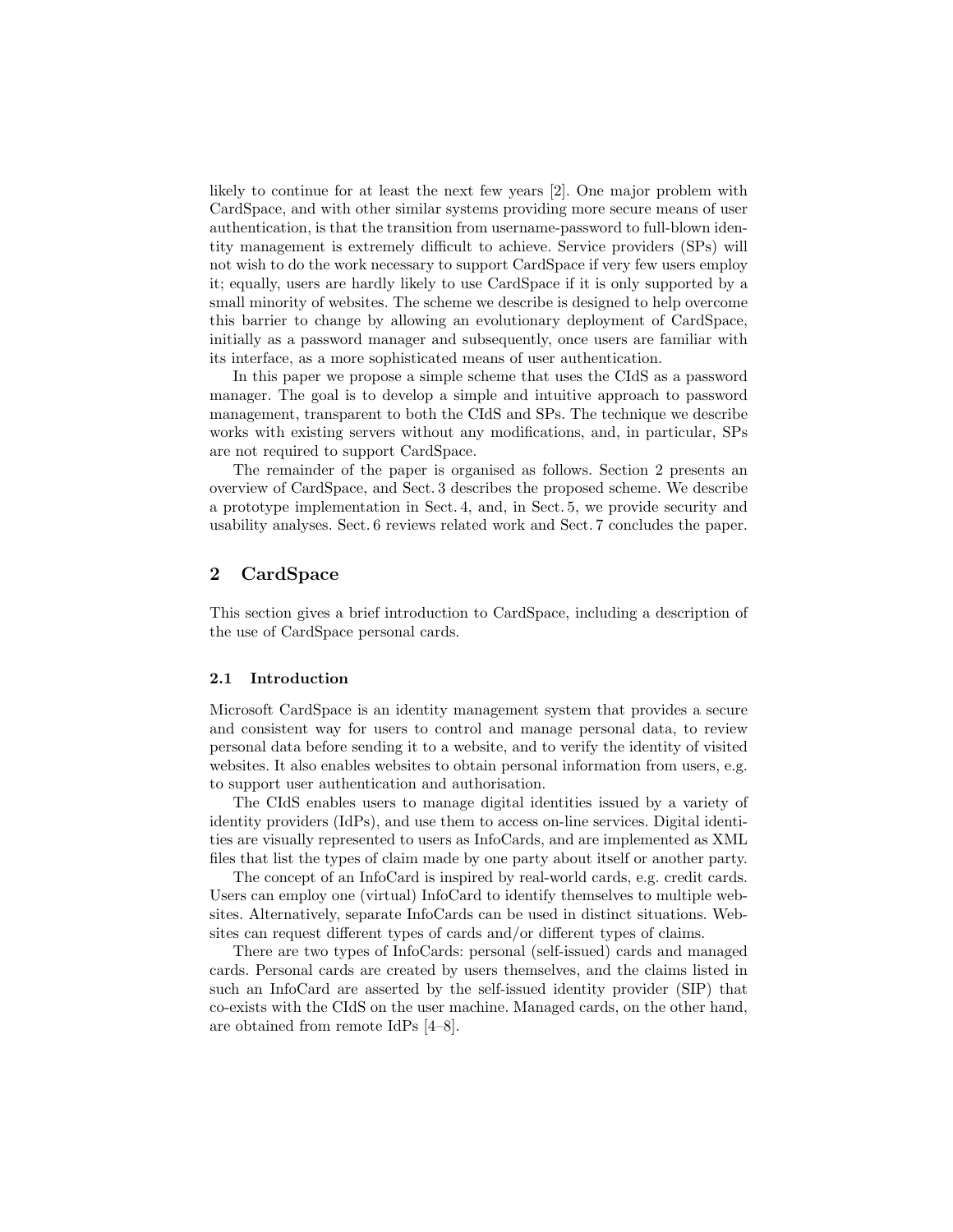By default, CardSpace is supported in Internet Explorer (IE) from version 7 onwards. Extensions to other browsers, such as Firefox<sup>1</sup> , and Safari<sup>2</sup> also exist. Microsoft has recently released an updated version of CardSpace, known as Windows CardSpace 2.0 Beta  $2<sup>3</sup>$ . However, in this paper we refer throughout to the CardSpace version that is shipped by default as part of Windows Vista and Windows 7, which has also been approved as an OASIS standard under the name 'Identity Metasystem Interoperability Version 1.0' (IMI 1.0) [9].

### 2.2 Personal Cards

The core idea introduced here is to use CardSpace personal cards to enable users to seamlessly authenticate to websites using stored passwords. We therefore first describe how personal cards are used.

Overview. Prerequisites for use of a personal card include a CardSpace-enabled relying party (RP) and a CardSpace-enabled user agent, e.g. a web browser capable of invoking the CIdS. The CIdS enables the creation of personal cards, which currently support 14 editable claim types, namely *First Name*, *Last Name*, Email Address, Street, City, State, Postal Code, Country/Region, Home Phone, Other Phone, Mobile Phone, Date of Birth, Gender, and Web Page.

Using Personal Cards. When using personal cards, CardSpace adopts the following protocol. We assume here that the RP does not employ a security token service  $(STS)^4$ .

- 1. User agent  $\rightarrow$  RP. HTTP/S request: GET (a login page).
- 2. RP  $\rightarrow$  user agent. HTTP/S response. A login page is returned containing CardSpace-enabling tags in which the RP security policy is embedded.
- 3. The user agent offers the user the option to use CardSpace (e.g. via a button on the RP web page), and selection of this option causes the agent to invoke the CIdS and pass it the RP policy. Note that if this is the first time that this RP has been contacted, the CIdS will display the RP identity and give the user the option to either proceed or abort the protocol.
- 4. After evaluating the RP policy, the CIdS highlights the InfoCards matching the policy, and greys out the rest. InfoCards previously used for this particular RP are displayed in the upper half of the selector screen.
- 5. The user chooses a personal card. (Alternatively, the user could create and choose a new personal card). At this point the user can check the requested claim types and decide whether or not to proceed. Note that the selected InfoCard may contain several claims, but only the claims explicitly requested in the RP security policy will be passed to the requesting RP.

<sup>1</sup> https://addons.mozilla.org/en-US/firefox/addon/10292

 $^2$  http://www.hccp.org/safari-plug-in.html

 $^3$  http://technet.microsoft.com/en-us/library/dd996657(WS.10).aspx

<sup>&</sup>lt;sup>4</sup> An STS is a software component responsible for security policy and token management within an IdP and, optionally, within an RP.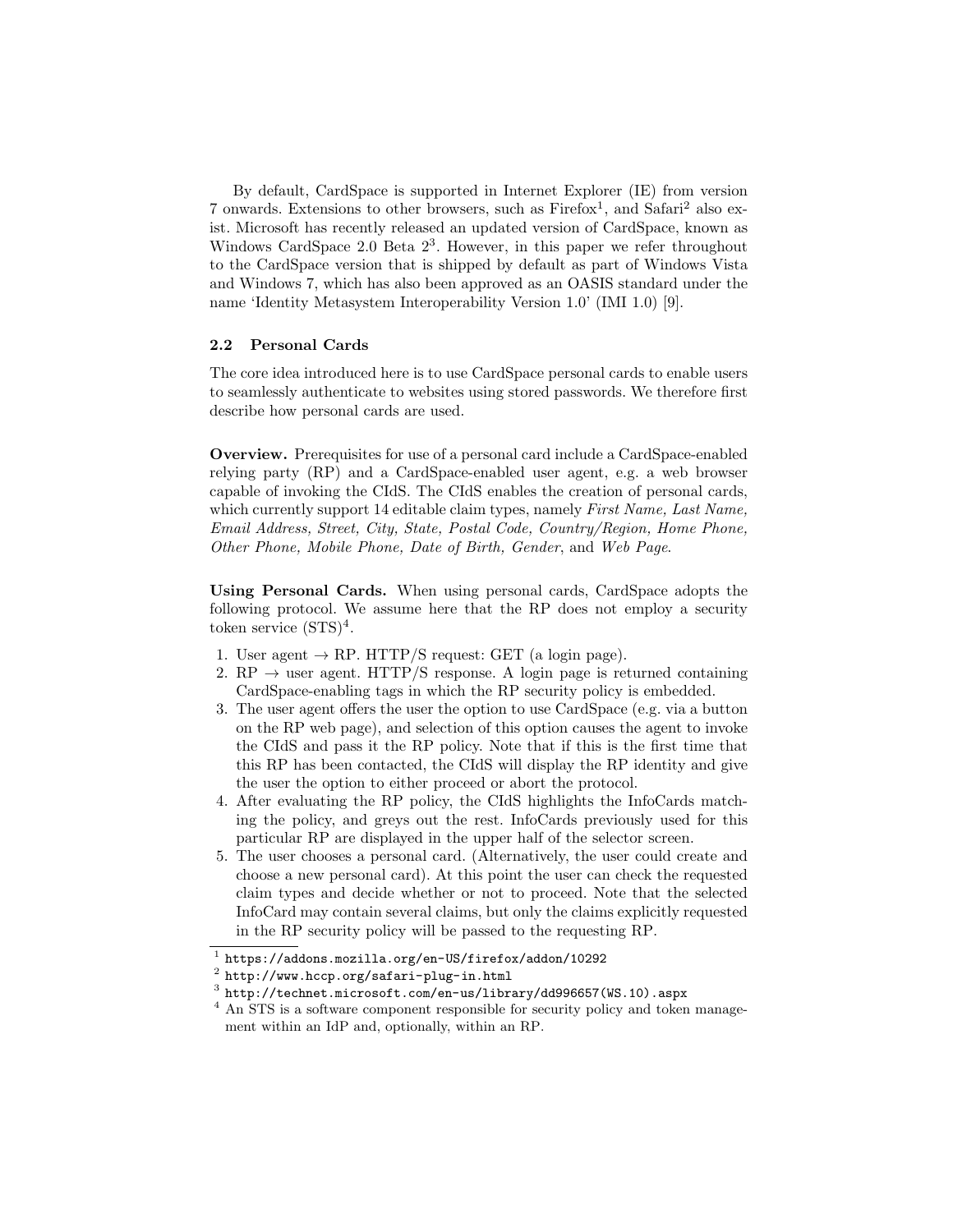- 6. The CIdS creates and sends a SAML-based request security token (RST) to the SIP, which responds with a SAML-based request security token response (RSTR).
- 7. The RSTR is then passed to the user agent, which forwards it to the RP.
- 8. The RP validates the received SAML token, and, if satisfied, grants access to the user.

Details of how CardSpace managed cards are used are given in the relevant specifications [4–6, 9].

## 3 A CardSpace-based Password Manager (CPM)

We next give an overview of the CPM, covering relevant operational aspects.

### 3.1 Browser Extension

The CPM is based on a browser extension that can read and modify browserrendered web pages. It can also read CardSpace-issued RSTR tokens. In addition it can automatically fill and submit login forms, start automatically, and be enabled or disabled by the user.

### 3.2 PassCards

Either prior to, or during, use of the CPM, the user must first create a personal card, referred to here as a PassCard, containing a username and password. Basic protection against phishing is provided if the URL of the target website is included in the PassCard. However, this is optional, as users may wish to use a single PassCard with multiple websites sharing the same user credentials.

The browser extension is responsible for adding the PassCard logo (see Fig. 3), a modified version of the CardSpace logo, to the SP web page, enabling the user to invoke the CIdS and to subsequently select (or create) a PassCard.

### 3.3 System Parties

The parties involved are as follows.

- An SP, i.e. a website that the user is currently visiting.
- A CardSpace-enabled user agent (e.g. a suitable web browser, such as IE8).
- A browser extension implementing the protocol described below.

### 3.4 Message Flows

The protocol steps, as shown in Fig. 1, are as follows.

- 1. User agent  $\rightarrow$  SP. HTTP request: GET (a login page).
- 2.  $SP \rightarrow$  user agent. HTTP response: (the login page is returned).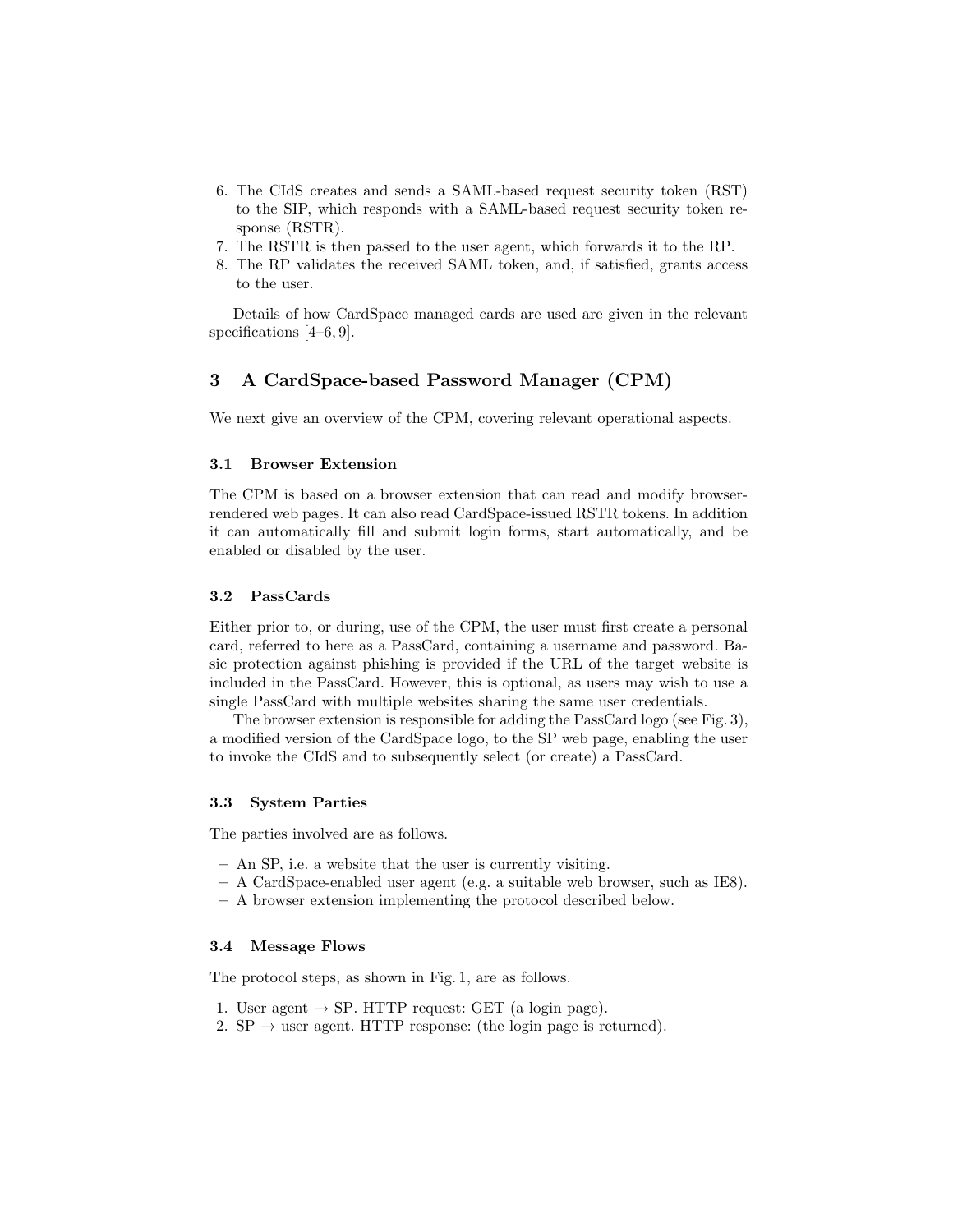- 3. The browser extension performs the following processes using the login page provided by the SP.
	- (a) It scans the page for a login form containing a username and password field and a submit button.
	- (b) If all of these are found, it highlights the username and password fields.
	- (c) It adds CardSpace-enabling tags to the login page, setting the associated security policy to require a token asserting claims of the types in which the user credentials are stored (see Sect. 3.5 for a discussion of what occurs when interacting with SPs that already support CardSpace.)
	- (d) It adds a function to the login page to intercept the RSTR that will later be returned by the CIdS.
	- (e) It causes the PassCard logo to appear above the submit button, in such a way that clicking it invokes the CIdS.
- 4. The user clicks on the PassCard logo and the CIdS lights up. If this is the first time that this SP has been contacted, the CIdS will display the SP identity and give the user the option to either proceed or abort the protocol. On proceeding, the CIdS highlights the InfoCards that match the policy statement added by the browser extension, and greys out the rest. InfoCards previously used for this SP are displayed in the upper half of the selector screen.
- 5. The user selects and submits a PassCard. Alternatively, the user could create and choose a new PassCard. The CIdS creates and sends a SAML-based RST to the SIP, which responds with a SAML-based RSTR.
- 6. The CIdS passes the RSTR to the browser.
- 7. The browser extension performs the following tasks.
	- (a) It intercepts and parses the RSTR.
	- (b) If the RSTR contains the URL of the target website, it compares it with the URL of the visited website, and only proceeds if they match.
	- (c) It extracts the username and password values.
	- (d) It auto-populates and auto-submits the login form.
- 8. The SP verifies the credentials, and, if satisfied, grants access.

Note that the CPM user experience is precisely the same to that of 'conventional' password-based authentication except that, instead of manually entering and submitting a username and password, the CPM user selects and submits a virtual card.

### 3.5 CardSpace-enabled SPs

Regardless of whether or not an SP already supports CardSpace, the browser extension will always add the PassCard logo to the SP web page, as long as it detects username-password prompts on the page. This means that, if an SP supports CardSpace and simultaneously supports username-password authentication, as does the 'myOpenID' website (https://www.myopenid.com/ [sampled on 5/1/2010]), the browser extension will still insert the PassCard logo above the submit button of the password-based login form. Informal tests on the prototype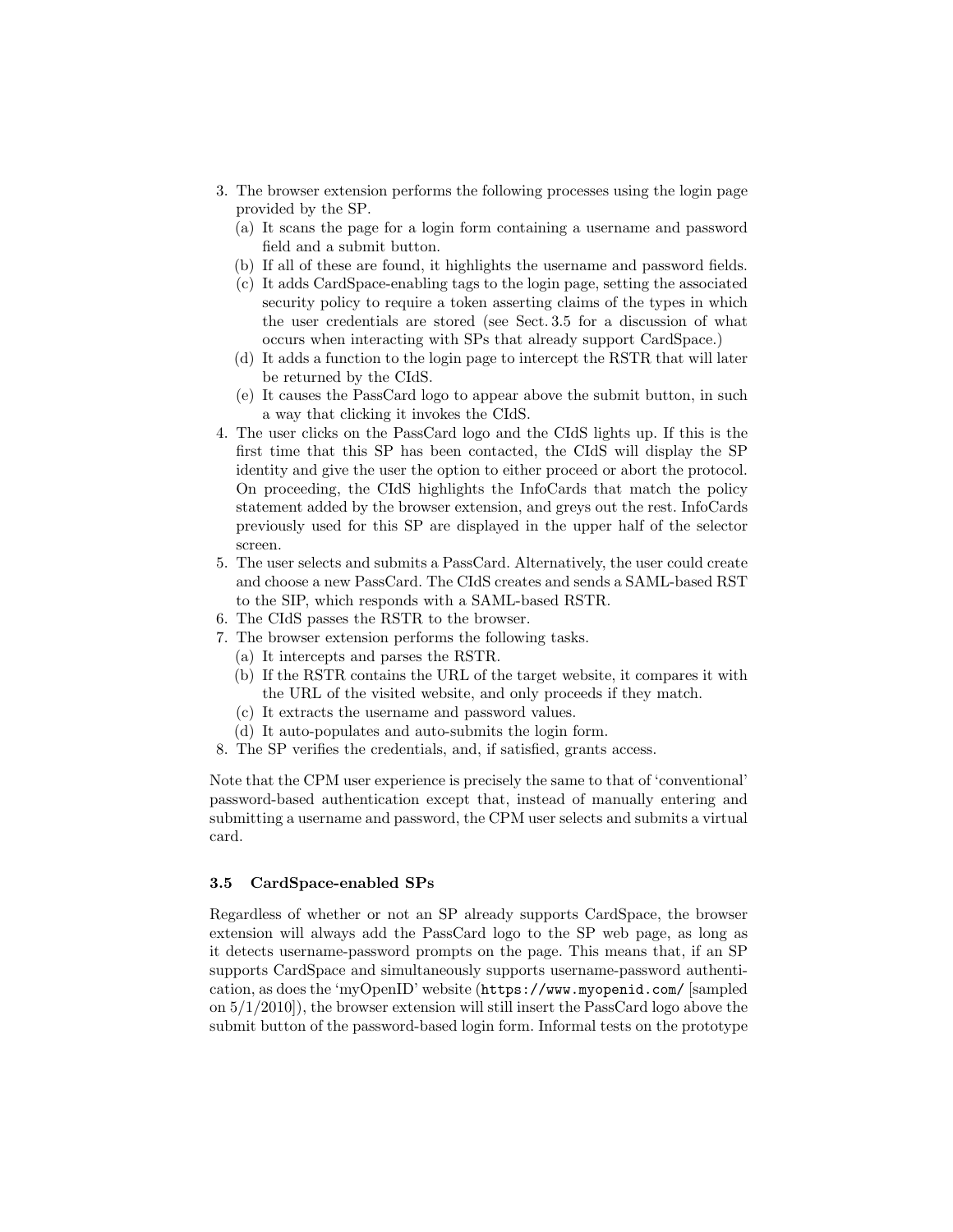

Fig. 1. CPM message exchanges

implementation (see Sect. 4) suggest that this will not disrupt the normal operation of CardSpace; indeed, the browser extension does not modify the original SP-CardSpace-enabling tags in any way.

The SP page will thus display the CardSpace and PassCard logos. In this case, users will have (at least) three login options:

- 1. populating the username and password fields and submitting the login form manually;
- 2. using the CPM to automatically populate and submit the login form; or
- 3. clicking the CardSpace logo to use CardSpace-based authentication.

Note that hovering the mouse over the PassCard logo results in the display of text indicating that clicking it will activate the CPM.

## 4 Prototype Realisation

We next give details of a prototype implementation of the scheme.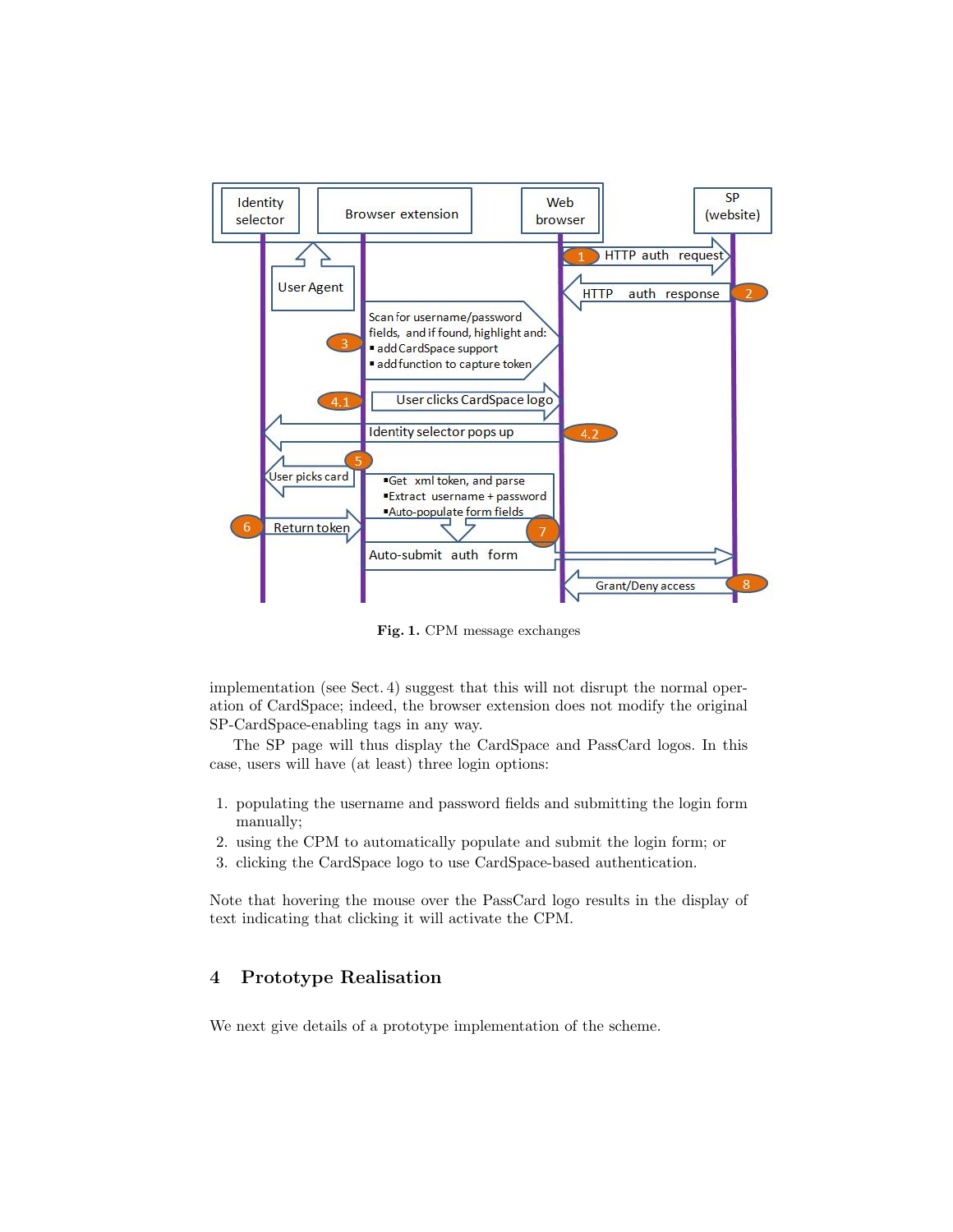The prototype is coded as a plug-in<sup>5</sup> using JavaScript [10], chosen because its wide adoption should simplify the task of porting the prototype to a range of other browsers. It uses the Document Object Model (DOM) [11] to inspect and manipulate HTML pages and XML documents. We plan to publish the CPM prototype as an open source research project.

### 4.1 Registration

Prior to, or during, use of the CPM, the user invokes the CIdS and creates a PassCard, inserting their username in the firstname field and password in the lastname field. Optionally, the user could also insert the URL of the target website in the *webpage* field<sup>6</sup> (see Sect. 3.2). For ease of identification, the user can give the PassCard a meaningful name, e.g. of the corresponding website. The user can also upload an image for the PassCard, e.g. containing the logo of the intended site. Example PassCards are shown in Fig. 2.



Fig. 2. PassCards

### 4.2 Implementation

The prototype implements the message exchanges specified in Sect. 3.4; we refer throughout to the step numbers given there.

Prototype-specific Implementation Details. In step 3, the plug-in processes the SP web page in the following way.

 $^5$  The term 'plug-in' is used here to refer to any client-side browser extension, such as a user script, plug-in, etc.

 $6$  The web page field was chosen to contain the URL of the target website since it seemed the logical choice; however, this is an implementation option.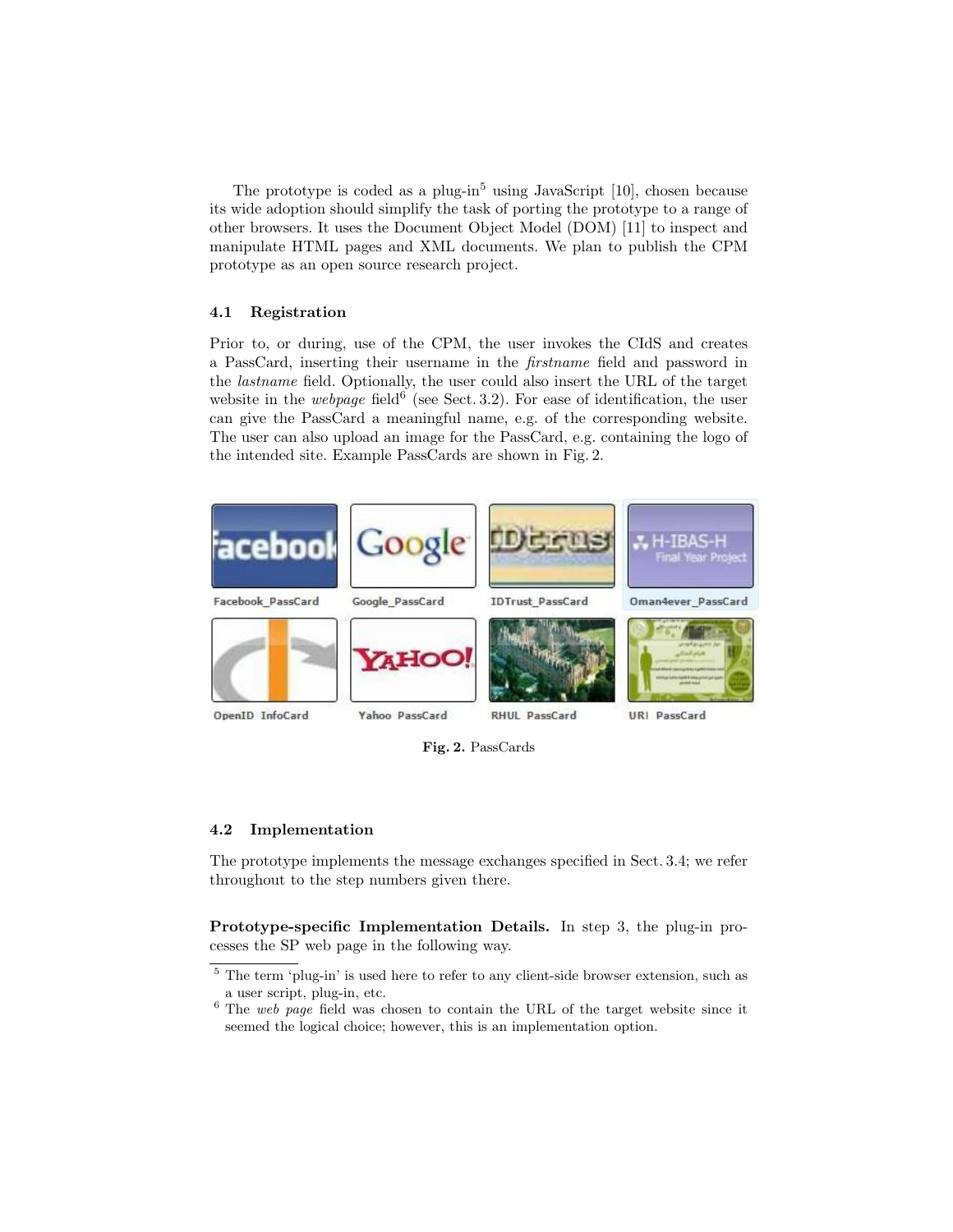- 1. The plug-in scans the web page for a login form containing a pair of username and password fields and a submit button. More specifically, the following procedure is used.
	- (a) The plug-in scans the web page for a form tag.
	- (b) If a form tag is found, it searches the form for three input tags referring to username, password, and submit, as follows:
		- i. it searches for an input tag of type 'text';
		- ii. if found, it searches for another input tag of type 'password'; and
		- iii. if found, it searches for another input tag of type 'submit'<sup>7</sup>.
	- (c) If all three fields are detected, then the plug-in highlights the username and password fields in green for ease of identification.

The above process involves the following detailed processing.

- Highlighting does not take place unless both the username and password fields and the submit button have been detected in a single form, as a web page could potentially contain more than one input tag of type 'text', such as those used for searching.
- To differentiate between registration and login web pages, the plug-in terminates if it detects more than one password field between the username and submit fields. Whereas it appears common for a login page to only have a single password field before the submit button, registration pages typically have two password fields (before the submit button): the first for the user to enter their password, and the second to confirm their password. Examples include the registration and login pages hosted by major websites, such as Google, YouTube, Yahoo, Microsoft Research, SpringerLink<sup>8</sup>, etc.
- When searching for the form submission button, if no submitting input tag has been found the plug-in searches for an 'image' tag. This is because, instead of a submit button, some websites display a clickable image<sup>9</sup> with similar functionality.
- Whereas it appears common for a username field to be immediately followed by a password field, a submit button may not always immediately follow a password field. For example, some major websites (e.g. Google, YouTube, Yahoo, Gmail, SpringerLink) add a 'Stay signed in' or 'Remember me' check box between the password field and the submit but- $\text{tan}^{10}$ . The plug-in addresses this issue by skipping all tags between the password field and the submit button, including those of type 'checkbox'.
- 2. The plug-in adds an HTML object tag that allows the user to invoke the CIdS. Within the object tag, the plug-in sets the param tags to indicate that

<sup>7</sup> If no input tag of type 'submit' is found, the plug-in searches for an input tag of type 'image' and, if still not found, it then searches for an event-based input tag of type 'button'.

 $8$  Websites most recently checked on  $5/1/2010$ .

<sup>9</sup> This includes an image tag embedded in a hyperlink (anchor) tag, an image tag on its own, an image tag embedded inside a button tag, an event-based button tag, etc.

 $10$  Websites most recently checked on  $5/1/2010$ .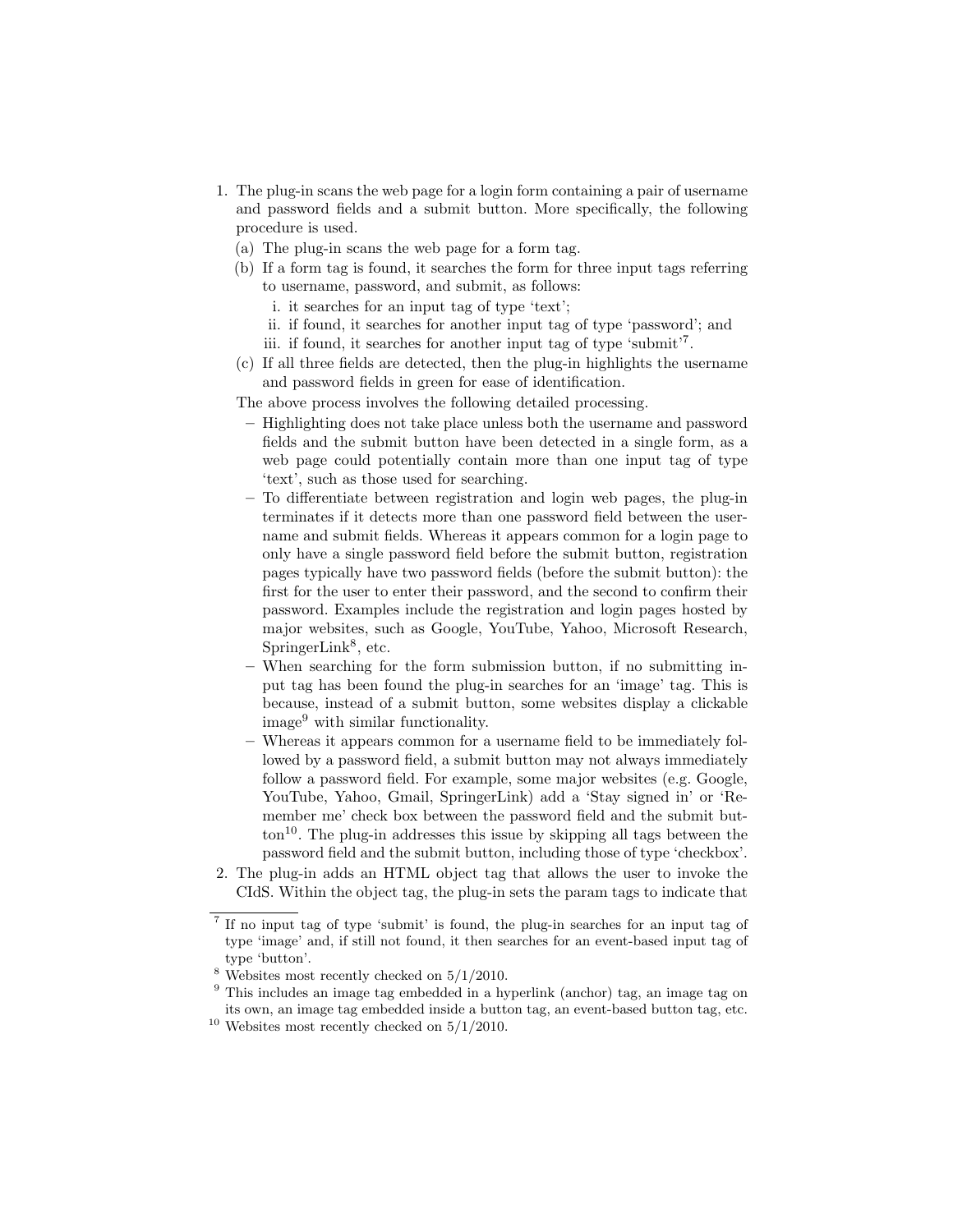the SP security policy requires PassCards to contain two fields: the firstname and the lastname fields, (or three fields if protection against phishing is required, in which case the third field would be the web page field). Alternatively, the security policy could be configured so that the web page field is optional.

- 3. The plug-in adds a function to the head section of the SP login page to intercept the XML-based RSTR message returned by the CIdS.
- 4. The plug-in inserts the PassCard logo in the login web page, causing it to appear just before the 'login' button, as shown in Fig. 3. The logo is associated with an 'on-click' event so that, if clicked, the CIdS is invoked (after calling the added function). To cater for users with sight difficulties or web browsers configured not to display images, a text field can replace the logo. This text is also displayed when the mouse is held over the PassCard logo, indicating that the CPM can be used to sign on.

After step 6, the plug-in performs the following steps.

- 1. It intercepts the XML-based RSTR using the added function.
- 2. It parses the intercepted token and extracts the values of the firstname and lastname fields. The plug-in uses an XML parser built into the browser to read and manipulate the intercepted XML token. The plug-in passes the token to the parser, which reads it and converts it into an XML DOM object that can be accessed and manipulated by JavaScript.
- 3. If a URL is stored in the PassCard, it compares the stored URL with the URL of the visited website, and only proceeds if they match.
- 4. It automatically fills in the username and password fields with the firstname and lastname values, respectively.
- 5. It auto-submits the login form using the JavaScript 'click()' method.

|           | Sign in with your<br>Google Account |
|-----------|-------------------------------------|
| Email:    |                                     |
| Password: |                                     |
|           | Stay signed in                      |
|           | <b>PassCard</b><br>Sign in          |
|           | Can't access your account?          |

Fig. 3. PassCard logo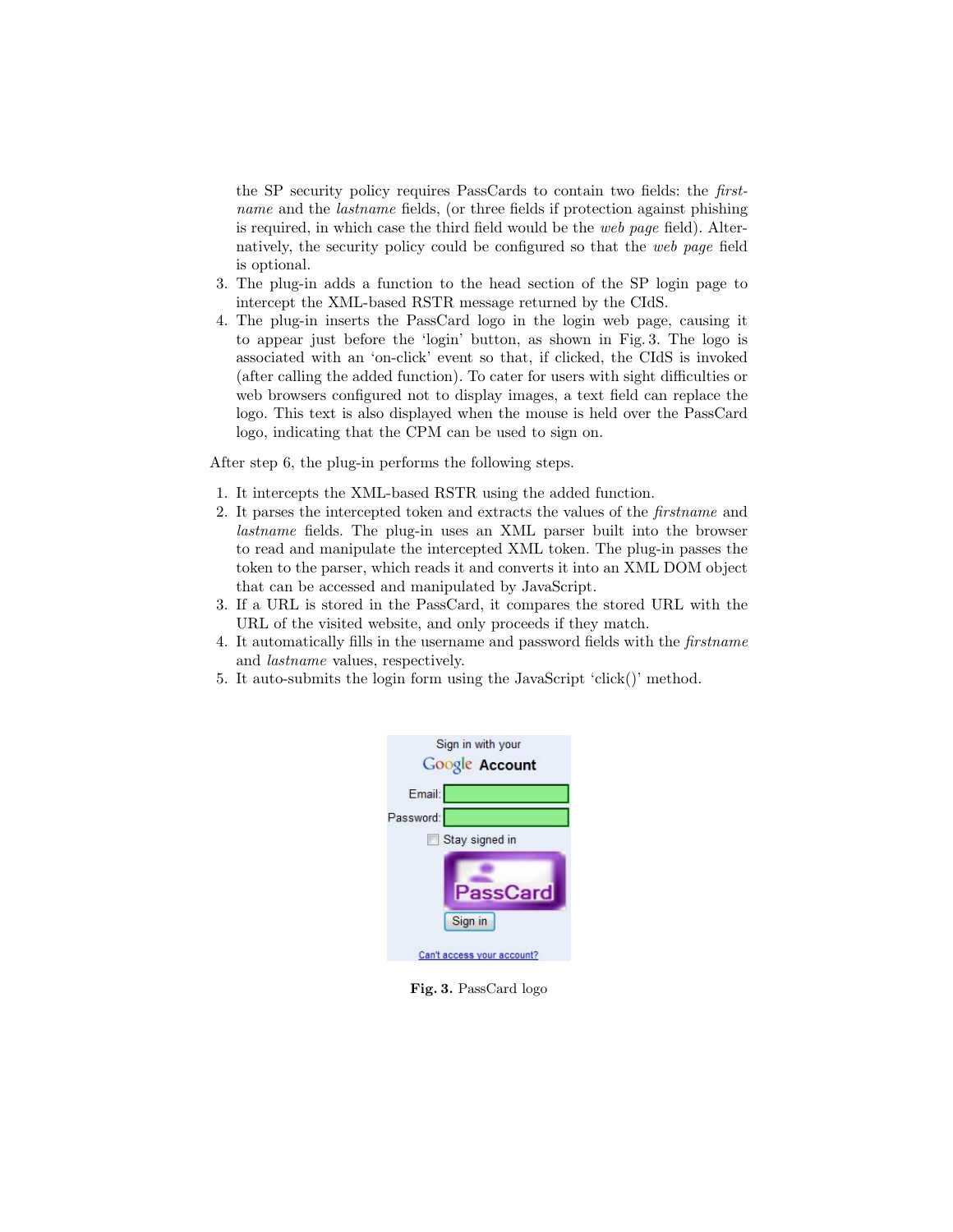Coding Environment. The JavaScript-driven plug-in was built using IE7PRO, an IE extension, chosen to simplify prototype implementation. Users of the prototype must therefore install IE7PRO, freely available at the IE7PRO website (http://ie7pro.com), prior to installing the CPM plug-in. To enable or disable the prototype, a user can simply tick or un-tick the appropriate entry in the 'IE7PRO Preferences' interface, thus meeting the final objective listed in Sect. 3.1.

An IE7PRO-free version has also been produced. In this latest version, the JavaScript code is executed using a C#-driven browser helper object (BHO), a Dynamic-link library (DLL) module designed as a plug-in for IE that, once installed, attaches itself to IE, thus gaining access to the current page's DOM. The CPM prototype can readily be enabled or disabled using the add-on manager in the IE Tools menu.

## 5 Discussion and Analysis

We now consider a number of CPM features, and also review certain limitations.

### 5.1 CPM Features

Security. The CPM takes advantage of the CIdS, and is supported by its builtin security features. For example, when invoked, the CIdS runs in a separate private desktop session, preventing other applications, e.g. malware, from interacting or interfering with it. In addition, all values inserted in the fields of a PassCard are stored in encrypted form on the user machine.

Furthermore, in protocol step 4 of the CPM, the CIdS identifies the SP to the user and indicates whether or not they have visited that particular SP before; if the user is visiting this SP for the first time, CardSpace requests the user's permission to proceed<sup>11</sup> (see section 3.4). This helps to support mutual authentication since the user and the SP are both identified to each other.

As with any local password manager, the CPM avoids the need for trusted third parties. In addition, the automatic form-filling feature reduces exposure to shoulder-surfing attacks and also helps to thwart key loggers.

The CPM reduces the threat of phishing attacks involving impersonation of legitimate sites by comparing the URL in the PassCard with that of the visited website. The CPM also supports the use of strong per-site passwords, since users no longer need to memorise or write down passwords.

Finally, the CPM browser extension does not require any changes to default IE security settings, thus avoiding potential vulnerabilities resulting from lowered browser security settings.

 $11$  This enhances security by comparison with 'conventional' password-based authentication, where the SP is not identified to the user.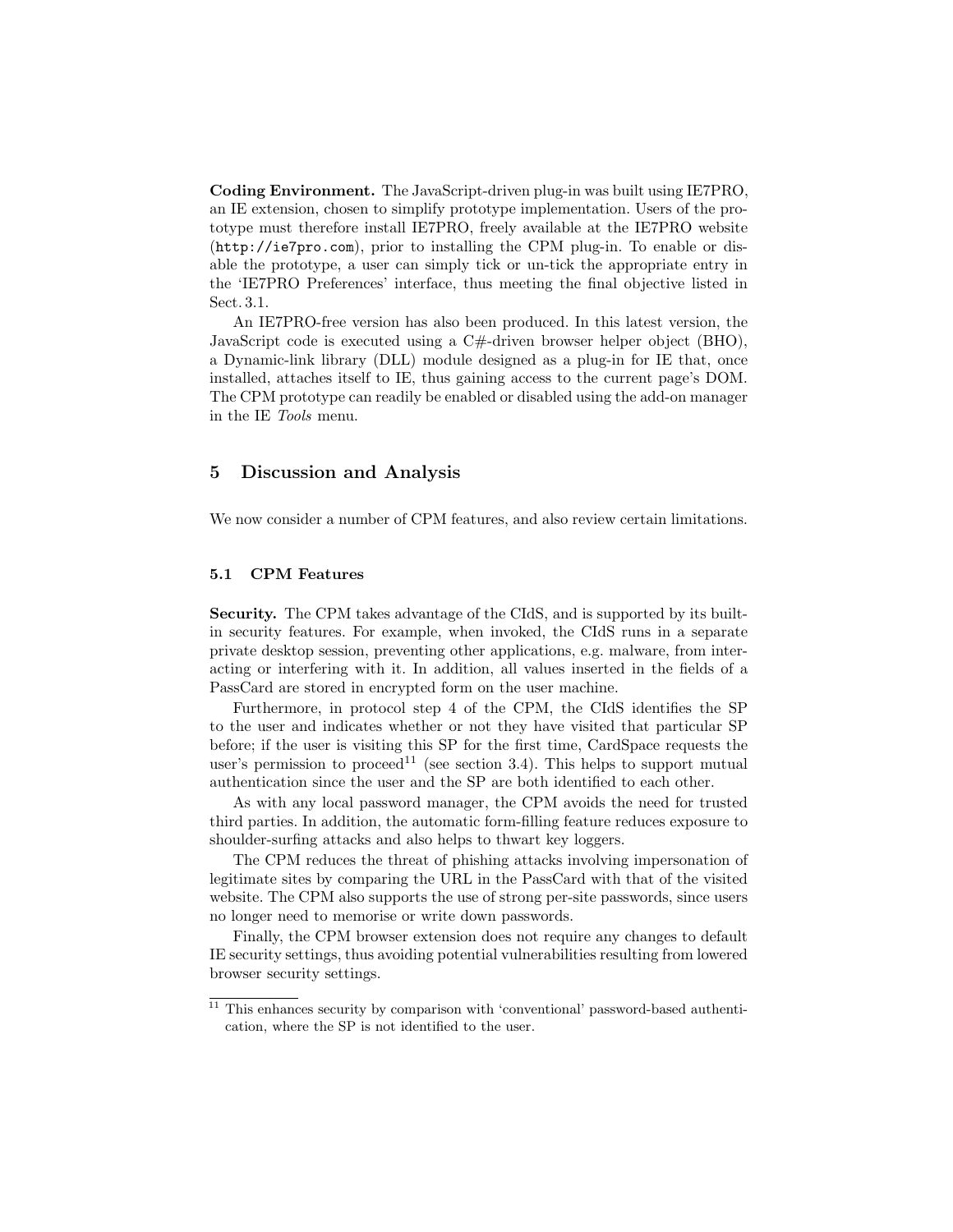Usability. The CPM provides a simple, intuitive user experience through its use of the CIdS interface. At the same time, it familiarises users with CardSpace, thereby potentially facilitating future adoption of more secure means of authentication. Unlike other password managers which represent credentials in text form, CPM credentials are stored in PassCards which can be equipped with a readily recognisable image, e.g. an SP logo.

The CPM operates completely transparently to external parties, and hence does not require any changes to SPs, identity selectors or to default browser security settings. The scheme is also highly flexible, since users can choose whether or not to use it simply by electing to click the PassCard logo (or not).

Finally, by making use of CardSpace features, the CPM supports a degree of roaming. A user can transfer PassCards from one PC to another using the CardSpace backup facilities. Indeed, if the CardSpace backup file (which holds data in encrypted form) is stored on a portable storage medium (e.g. a USB drive) then full mobility is provided, as well as robustness in the form of protection against loss of credential data.

### 5.2 Limitations and Countermeasures

Perhaps the most obvious limitation of the CPM is that anyone with access to a Windows user account can access the PassCards and use the stored credentials. This is a fundamental limitation of CardSpace which, by default, does not impose any additional password protection on the use of the CIdS. To address this issue, we observe that CardSpace allows individual InfoCards to be PIN-protected, which should be seriously considered for PassCards stored on a machine which is not physically secure. In addition, it may be possible to cause CardSpace to run under User Account Control (UAC), so that running CardSpace causes Windows to prompt the user for an admin password.

The version of the CPM prototype described in this paper does not work as intended with websites employing TLS/SSL encryption because, if the SP has a certificate, then the CIdS will, by default, encrypt the SAML-based RSTR message using the public key of the requesting SP. The plug-in does not have access to the SP's private key, and hence will be unable to decrypt the token. As a result, the CPM will not be able to perform automatic form-filling as it cannot obtain the username/password values. However, because the CPM (if clicked) automatically invokes the CIdS, users could manually copy and paste the required credentials from the relevant PassCard into the login form. This is particularly simple if only a password is needed.

A more satisfactory solution to this issue would be to configure the CPM to redirect the user to an (arbitrary) HTTP-based website whenever an HTTPSbased website is visited. In this case, the CPM could read the SAML token returned from the CIdS as it would not be encrypted. The CPM could then submit the credentials automatically to the target HTTPS-based site. The transfer could be achieved using hidden HTML form variables or URL query parameters. We are currently developing a prototype to realise this.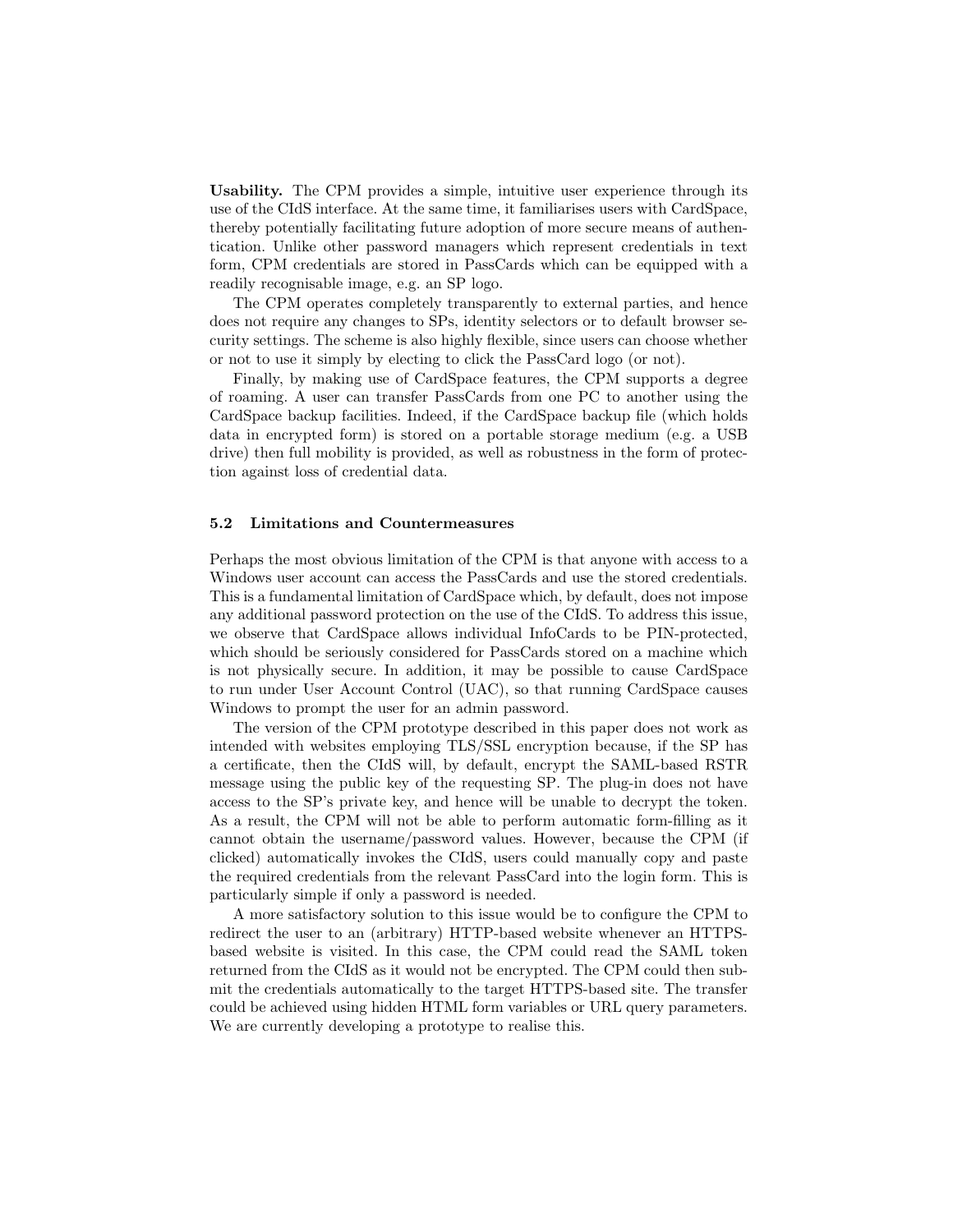The browser extension must scan every browser-rendered web page to detect whether it supports username-password authentication, and this may affect system performance. However, informal tests on the CPM prototype suggest that this is not a serious issue. In addition, the browser extension can be configured so that it only operates with certain websites.

The current CPM prototype has not yet been tested with the recently released CardSpace  $2.0^{12}$ . We are thus unable to provide precise operational details for this version.

Finally, older browsers (or browsers with scripting disabled) may not be able to run the CPM, as it was built using JavaScript. However, most modern browsers support JavaScript (or ECMAscript), and so this is not a major usability obstacle.

## 6 Related Work

Password managers, which store passwords in a secure location either on the user PC or remotely, are now widely available. They typically store passwords in encrypted form and, unlike the CPM, require users to use a single master password to access the password store. Some are also capable of masking passwords, and others, much like the CPM, provide automatic password entry. Examples of password managers include open source schemes such as Password Safe (http:// passwordsafe.sourceforge.net/), KeePass (http://KeePass.info/), Qubliette (http://tranglos.com/free/oubliette.html), Password Gorilla (http: //fpx.de/fp/Software/Gorilla/) and PINs (mirekw.com/winfreeware/pins. html) as well as commercial products such as RoboForm (http://roboform. com/), Any Password (http://anypassword.com/) and Turbopasswords (http: //chapura.com/passwordmanager.php).

Perhaps the most distinctive feature of the CPM is its dependence on Card-Space, whereas other password managers are independent applications. As a result, the CPM can benefit significantly from the CardSpace security features. The CPM's use of CardSpace may also give users greater confidence in its security features. Most importantly, it is hoped that the introduction of a scheme like the CPM, with immediate practical benefits to the end user, will help encourage the adoption of more sophisticated identity management systems like CardSpace. Such identity management schemes offer the potential for a step forward in the practice of user authentication and authorisation, with potential benefits for all legitimate parties operating via the Internet. Indeed, without simple paths to adoption for schemes like CardSpace, there is a danger that it and all the other identity initiatives will fail.

 $12$  CardSpace 2.0 has not yet been standardised; in fact, at the time of writing, CardSpace 2.0 has only been released as a Beta prototype.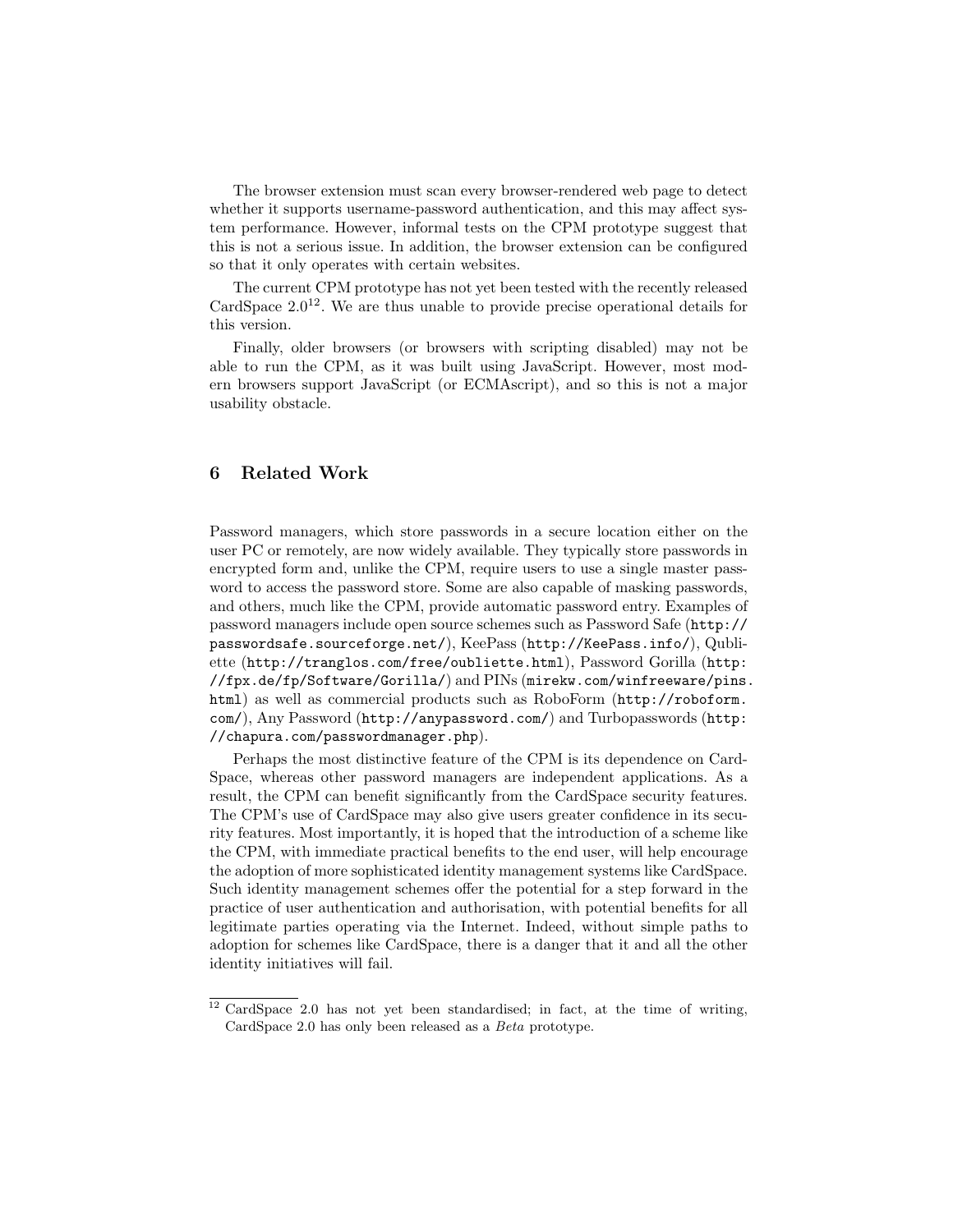## 7 Conclusions and Future Work

In this paper we have proposed a novel scheme that enables CardSpace to be used as a password manager. Users store their usernames and passwords in CardSpace personal cards, and use such cards to transparently sign on to corresponding websites. The scheme is based on a browser extension, and requires no changes to login servers; in particular, it does not require them to support CardSpace. Neither does the scheme require any changes to the current CIdS.

The scheme uses the CIdS interface to seamlessly authenticate users to websites. It extends the use of personal cards to allow for transparent password management. Such an approach could help to extend the applicability of CardSpace, as well as encouraging its adoption.

Planned future work includes building a portable version of the CPM to support users who do not have installation privileges or are forced to use untrusted machines when travelling. In addition, we plan to investigate the possibility of using CardSpace as a password-based single sign-on system.

## Acknowledgements

The first author is sponsored by the Diwan of Royal Court, Sultanate of Oman. The helpful remarks provided by anonymous referees are gratefully acknowledged. Finally, we would like to thank Cormac Herley for his guidance and support.

## References

- 1. Conklin, A., Dietrich, G., Walz, D.: Password-based authentication: a system perspective. In: Proceedings of the 37th Annual Hawaii International Conference on System Sciences (HICSS 04) — Track 7, IEEE Computer Society, Los Alamitos, CA, USA, 70170b (2004)
- 2. Herley, C., van Oorschot, P.C., Patrick, A.S.: Passwords: If we're so smart, why are we still using them? In Dingledine, R., Golle, P., eds.: Financial Cryptography and Data Security. Volume 5628 of Lecture Notes in Computer Science., Springer-Verlag, Berlin, Heidelberg, Germany, 230–237 (2009)
- 3. De Luca, M.: Password Management for Distributed Environments. VDM Verlag, Saarbrücken, Germany (2008)
- 4. Jones, M.B.: A Guide to Using the Identity Selector Interoperability Profile V1.5 within Web Applications and Browsers. Microsoft Corporation. (2008)
- 5. Bertocci, V., Serack, G., Baker, C.: Understanding Windows CardSpace: An Introduction to the Concepts and Challenges of Digital Identities. Addison-Wesley, Reading, Massachusetts, USA (2008)
- 6. Mercuri, M.: Beginning Information Cards and CardSpace: From Novice to Professional. Apress, New York, USA (2007)
- 7. Oppliger, R., Gajek, S., Hauser, R.: Security of Microsoft's identity metasystem and CardSpace. In: Proceedings of the Kommunikation in Verteilten Systemen (KiVS 07), VDE Publishing House, Berlin, Germany, 63–74 (2007)